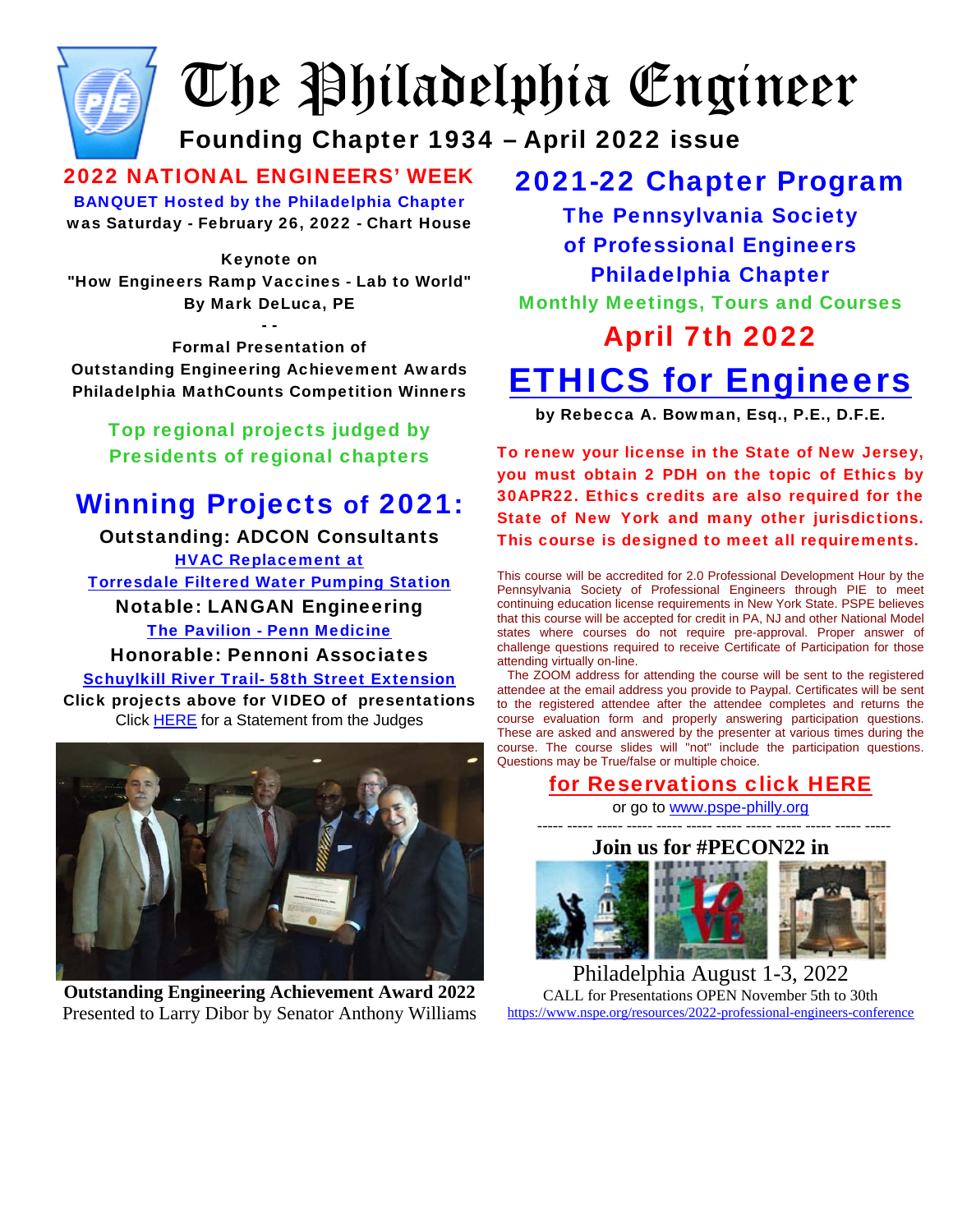#### **Philadelphia Chapter Program 2021-22**

Our program for 2021-22 continues under development and we continue to look to our Members for suggestions and to volunteer to share knowledge with your peers. Please contact our leadership at [President@PSPE-Philly.org](mailto:President@PSPE-Philly.org).

| <b>Pennsylvania Society of Professional Engineers</b><br>Philadelphia Chapter<br>2021-2022 Program |                                                                                                               |  |
|----------------------------------------------------------------------------------------------------|---------------------------------------------------------------------------------------------------------------|--|
| Date                                                                                               | <b>Event - Click Event for Details</b>                                                                        |  |
| Sep.9, 2021                                                                                        | <b>Tour Schuylkill Banks</b>                                                                                  |  |
| Sep 21-22                                                                                          | <b>PSPE State Conference Virtual</b>                                                                          |  |
| Oct. 7, 2021                                                                                       | <b>Green Buildings Fall Short on Energy</b>                                                                   |  |
| Nov. 4, 2021                                                                                       | <b>Modeling Neck Biomechanics</b>                                                                             |  |
| Dec. 2, 2021                                                                                       | <b>Delaware Valley Region Outstanding</b><br><b>Engineering Achievement Program</b>                           |  |
| Dec 16, 2021<br><b>ECP</b>                                                                         | <b>ECP Multi-Society</b><br>Ethical Practice - Virtual 12pm-1pm No Fee                                        |  |
| Jan. 6, 2022                                                                                       | <b>Boeing V22 Future Factory Tour</b>                                                                         |  |
| Feb. 3, 2022                                                                                       | No Chapter Meeting this Month                                                                                 |  |
| Feb 17, 2022<br><b>MathCounts</b>                                                                  | <b>Phila Chapter MathCounts</b><br><b>Virtual Online for 2022</b>                                             |  |
| Feb 26, 2022<br><b>NSPE PA/NJ</b><br><b>Engrs Week</b>                                             | <b>Greater Philadelphia and</b><br><b>Delaware Valley Regional</b><br><b>National Engineers' Week Banquet</b> |  |
| Mar 3, 2022                                                                                        | <b>Geosynthetic Reinforced MSE Structures</b>                                                                 |  |
| Apr 7, 2022                                                                                        | <b>ETHICS</b> for Engineers                                                                                   |  |
| May 5, 2022                                                                                        | <b>Annual Meeting &amp; Officers Installed</b>                                                                |  |

To view [Past Year Programs](http://pspe-philly.org/PastYearPrograms) click [HERE](http://pspe-philly.org/PastYearPrograms)

# **Resources from NSPE**

**Compiled for each State**  *free to Members of NSPE* 

**Click to access: [How to apply for licensure](https://www.nspe.org/resources/abet-etac-degrees-state-assessment) [Continuing Education Requirements](https://www.nspe.org/resources/state-ce-requirements) [Defining the Practice of Engineering](https://www.nspe.org/resources/definitions-of-the-practice-of-engineering) [Digital Signing and Sealing](https://www.nspe.org/resources/digital-signing-and-sealing-of-engineering-documents) [Exemptions to Engineering Licensure](https://www.nspe.org/resources/exemptions-engineering-licensure-laws) [Violations and Enforcement of Laws](https://www.nspe.org/violations-and-enforcement-of-engineering-licensing-law) [Disciplinary Self-Reporting Rules](https://www.nspe.org/resources/disciplinary-self-reporting-requirements-for-professional-engineers) [More Resources](https://www.nspe.org/resources/issues-and-advocacy/reports-state-pe-laws-and-rules)**

# MATHCOUNTS 2022

#### Statewide Competition March 19th

[Live at Sheraton Harrisburg-Hershey](https://www.mathcounts.org/node/277597)

**Four Winners Advance to National All from Mt Nittany Middle School, State College PA Calvin Wang of** Julia Reynolds Masterman School was #11 in the State Competition

#### National Competition May 7th-9th

[Live at Renaissance Washington DC Downtown Hotel](https://www.mathcounts.org/programs/2022-raytheon-technologies-mathcounts-national-competition) Featuring the 224 top Competition Series Mathletes from all 50 states, plus U.S. territories and schools that serve the U.S. State and Defense departments

#### MATHCOUNTS 2022 Participants

| <b>School Name</b>                      | Coach           |
|-----------------------------------------|-----------------|
| Feltonville School of Arts and Sciences | Krista Hoxie    |
| Germantown Friends School               | Tobi Zemsky     |
| James Martin School                     | Jeannine Goetz  |
| St. Peter's School                      | Brian Baker     |
| The Philadelphia School                 | Liz McCannell   |
| William Penn Charter School             | Jennifer Ketler |
| Woodrow Wilson Middle School            | Chelsey Cashman |

#### **2022 Philadelphia Chapter Winners**

#### Top Individuals:

Calvin Wang, Julia Reynolds Masterman School Jonathan Yang, Germantown Friends School Vrishab Koshik, Julia Reynolds Masterman School Sohail Aji, C. C. A. Baldi Middle School

**Thank you to our Chapter MathCounts Team Alex Sopin - Pedro Pinto - Abraham El and all volunteers and coaches**

#### To [Donate to Mathcou](https://www.paypal.com/cgi-bin/webscr?cmd=_s-xclick&hosted_button_id=XRLAH467PQQFL)nts: